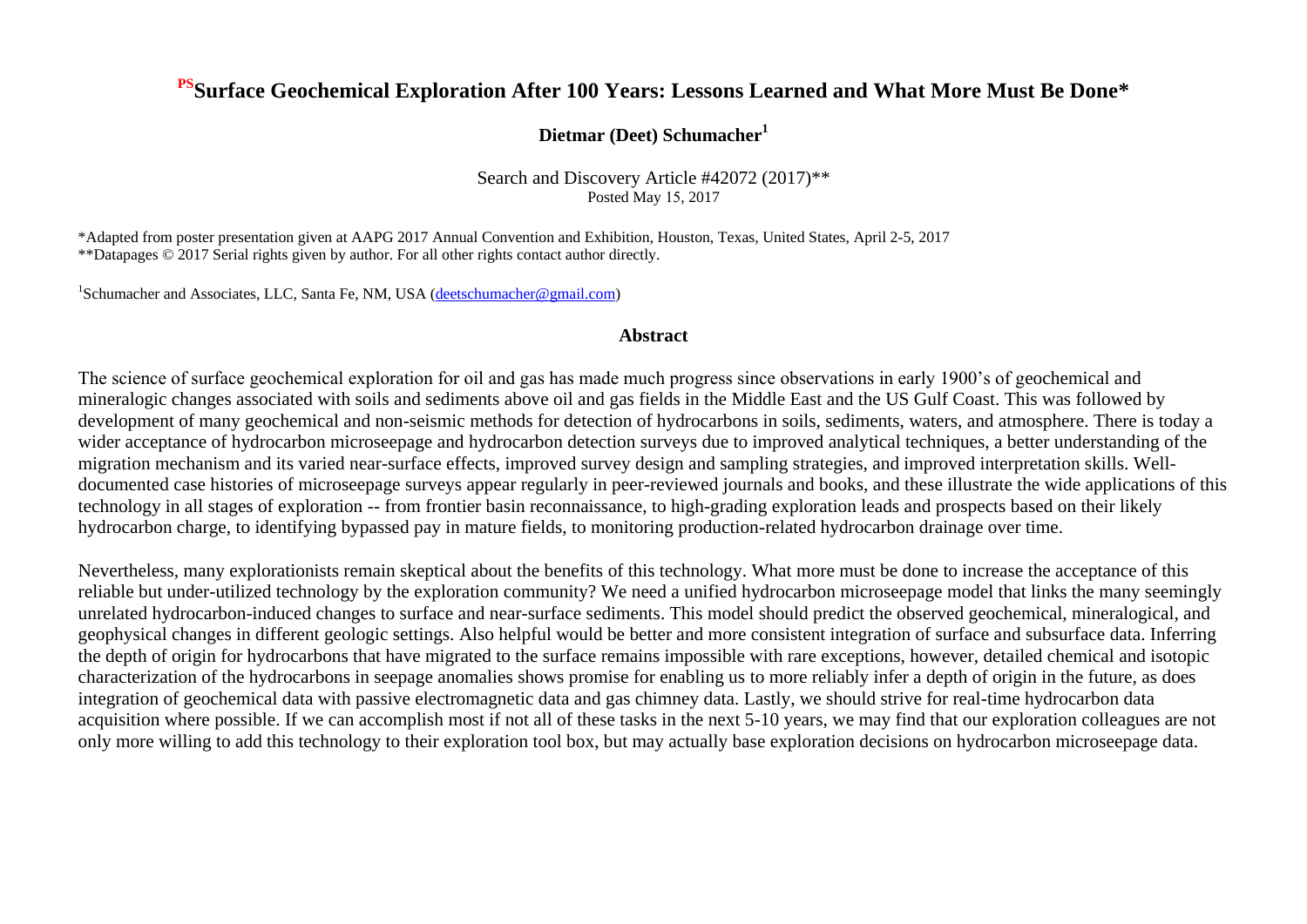#### **Selected References**

Al-Shaib, Z., J. Cairns, and J. Puckette, 1994, Hydrocarbon-induced diagenetic aureoles (HIDA): Indicators of deeper, leaky reservoirs: APGE Bulletin, v. 10, p. 24-48.

Aminzadeh, F., T. Berge, and D. Connolly, 2013, Hydrocarbon Seepage from Source to Surface: Geophysical Developments Series No. 16, publ. jointly by AAPG and SEG, 244 p.

Davidson, M.J., 2004, The evolution of scientific surface geochemical exploration: Oil and Gas Journal, June 21, 2004.

Foote, R.S., 1996, Relationship of near-surface magnetic anomalies to oil- and gas-producing areas: in D. Schumacher and M. A. Abrams, eds., Hydrocarbon Migration and its Near-Surface Expression, AAPG Memoir 66, p. 111-126.

Horvitz, L., 1939, On geochemical prospecting: Geophysics, v. 4, p. 210-228.

Horvitz, L., 1985, Geochemical exploration for petroleum: Science, v. 229, p. 821-827.

Hughes, L.J., K.L. Zonge, and N.R. Carlson, 1986, The application of electrical techniques in mapping hydrocarbon related alteration: in Unconventional Methods in Exploration for Petroleum and Natural Gas, volume IV, M.J, Davidson, ed.: Dallas, ISEM at Southern Methodist University, p. 5-26.

Klusman, R.W., 1993, Soil Gas and Related Methods for Natural Resource Exploration: John Wiley & Sons, Ltd., Chichester, UK, 483 p.

Reeves, F., 1922, Geology of the Cement oil field, Caddo county, Oklahoma: USGS Bull. 726, p. 41-85.

Saunders, D.F., K.R. Burson, and C.K. Thompson, 1999, Model for hydrocarbon microseepage and related near-surface alterations: AAPG Bulletin, v. 83, p. 170-185.

Schumacher, D., 1996, Hydrocarbon-induced alteration of soils and sediments: in D. Schumacher and M. A. Abrams, eds., Hydrocarbon Migration and its Near-Surface Expression: AAPG Memoir 66, p. 71-89.

Schumacher, D., 1999, Geochemical exploration for petroleum: in T. E. Beaumont and N. Foster, eds., Exploring for Oil and Gas Traps: AAPG Treatise of Petroleum Geology Handbook, p. 18-1 to 18-27.

Schumacher, D., and M.A. Abrams, eds., 1996, Hydrocarbon Migration and its Near-Surface Expression: AAPG Memoir 66, 446 p.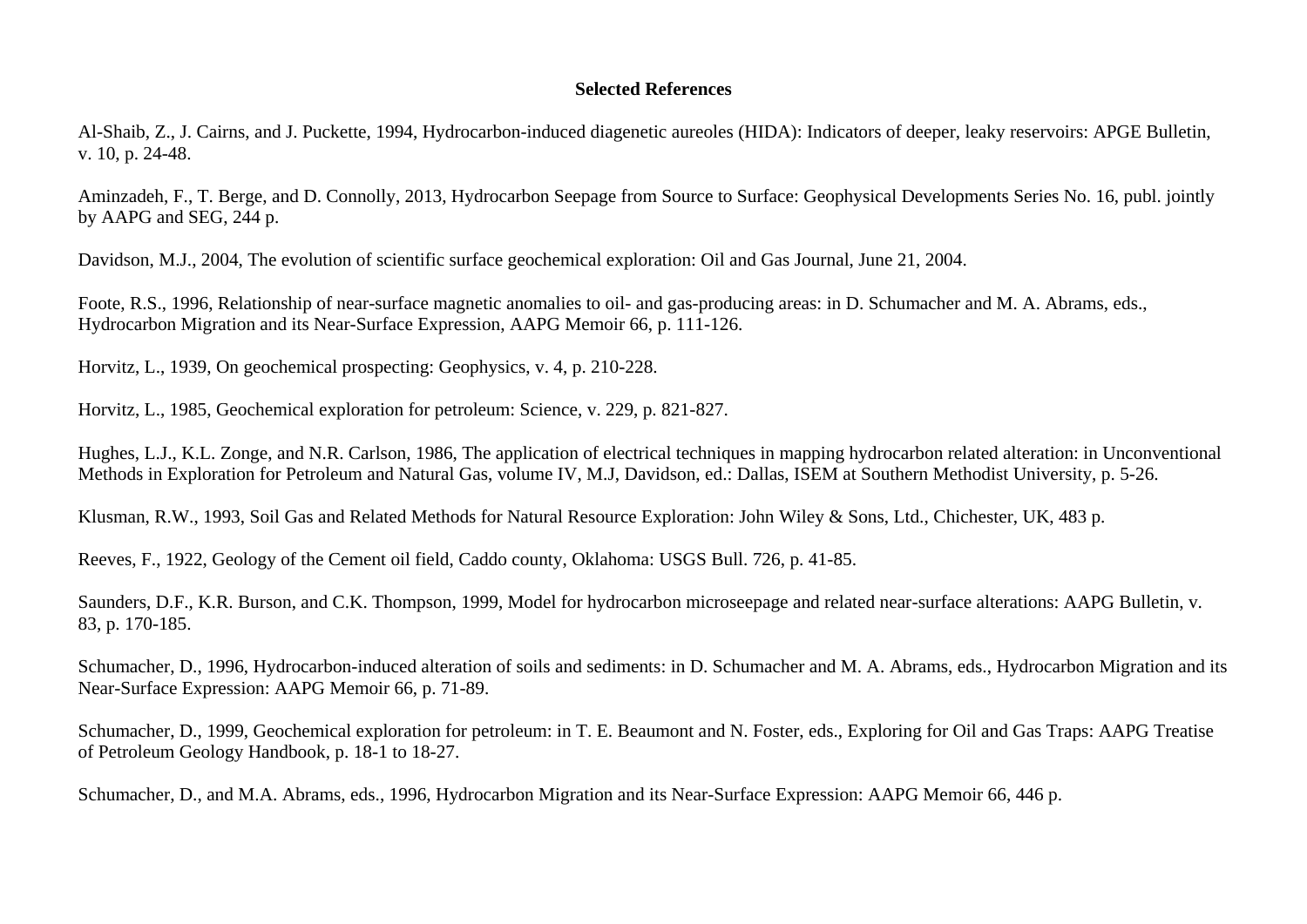Schumacher, D., and L.A. LeSchack, eds., 2002, Surface Exploration Case Histories: Applications of Geochemical, Magnetic, and Remote Sensing Methods for Exploration, Field Development, and Production: AAPG Studies in Geology No. 48, 486 p.

Thompson, A.B., 1933, The economic value of surface petroleum manifestations: London, First World Petroleum Congress, Proceedings, p. 241-250.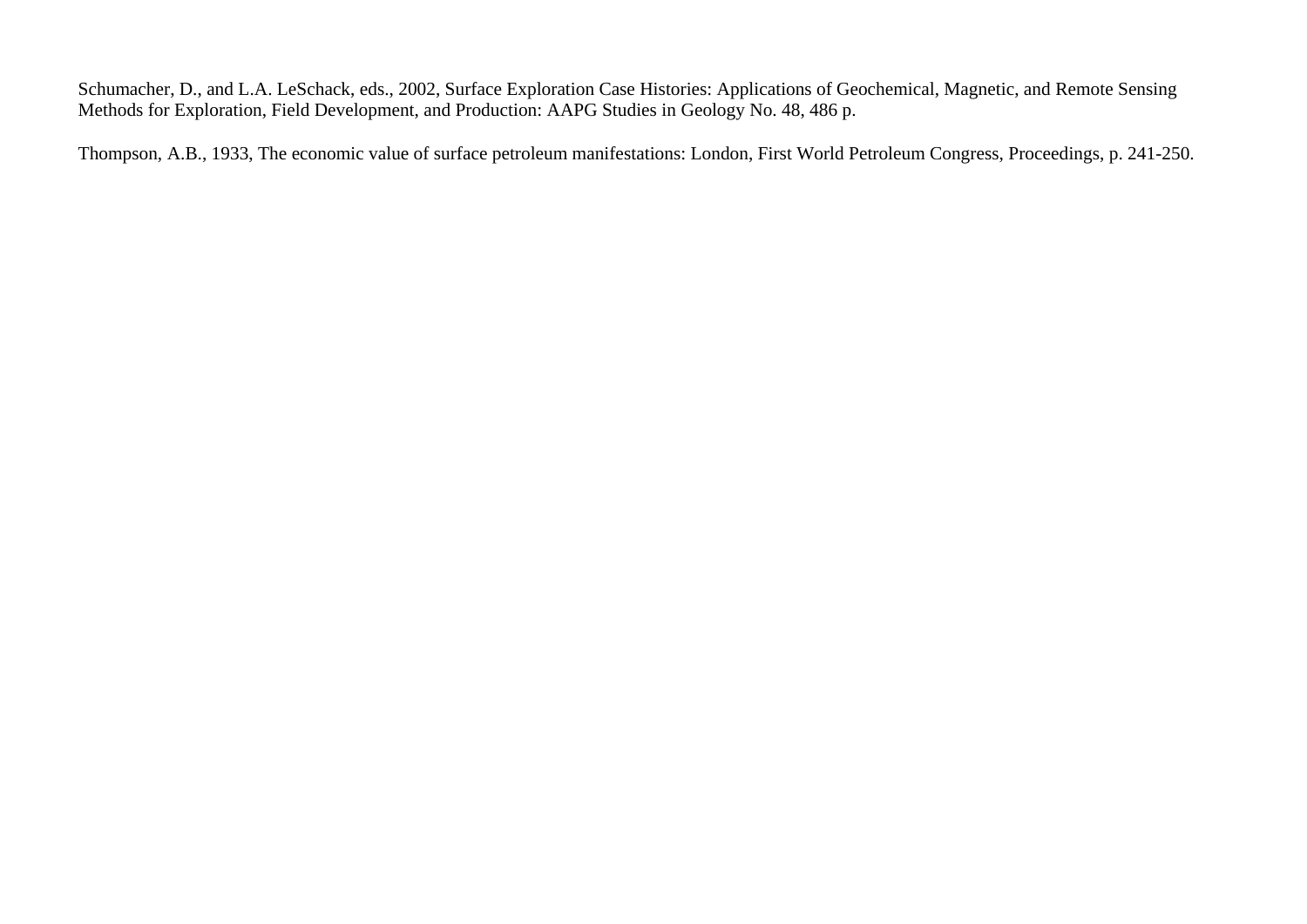#### **Hydrocarbon-Induced Alteration of Sedimentary Rocks**

**IRONREMOVAL**

**CALCITE CEMENTATION**



**BLEACHED REDBEDS ALONG FRACTURES**







## **EARLY HISTORY AND OBSERVATIONS**

#### **ABSTRACT**

The science of surface geochemical exploration for oil and gas has made much progress since observations in early 1900's of geochemical and mineralogic changes associated with soils and sediments above oil and gas fields in the Middle East and the US Gulf Coast. This was followed by development of many geochemical and non-seismic methods for detection of hydrocarbons in soils, sediments, waters, and atmosphere. There is today <sup>a</sup> wider acceptance of hydrocarbon microseepage and hydrocarbon detection surveys due to improved analytical techniques, <sup>a</sup> better understanding of the migration mechanism and its varied near-surface effects, improved survey design and sampling strategies, and improved interpretation skills. Well documented case histories of microseepage surveys appear regularly in peerreviewed journals and books, and these illustrate the wide applications of this technology in all stages of exploration -- from frontier basin reconnaissance, to high-grading exploration leads and prospects based on their likely hydrocarbon charge, to identifying bypassed pay in mature fields, to monitoring production-related hydrocarbon drainage over time.

Nevertheless, many explorationists remain skeptical about the benefits of this technology. What more must be done to increase the acceptance of this reliable but under-utilized technology by the exploration community? We need <sup>a</sup> unified hydrocarbon microseepage model that links the many seemingly unrelated hydrocarbon-induced changes to surface and near-surface sediments. This model should predict the observed geochemical, mineralogical, and geophysical changes in different geological and geochemical settings. Ongoing research in developing <sup>a</sup> large suite of spectral and hyperspectral signatures for surface materials uniquely associated with seeps and microseeps should be encouraged and integrated in our hydrocarbon detection surveys. Also helpful would be better and more consistent integration of surface and subsurface data. Inferring the depth of origin for hydrocarbons that have migrated to the surface remains impossible with rare exceptions, however, detailed chemical and isotopic characterization of the hydrocarbons in seepage anomalies shows promise for enabling us to more reliably infer <sup>a</sup> depth of origin in the future, as does integration of geochemical data with passive electromagnetic data and gas chimney data. Lastly, we should strive for real-time hydrocarbon data acquisition where possible. If we can accomplish most if not all of these tasks in the next 5-10 years, we may find that our exploration colleagues are not only more willing to add this technology to their exploration tool box, but may actually base exploration decisions on hydrocarbon microseepage data.

# **Surface Geochemical Exploration After 100 Years: Lessons Learned and What More Must Be Done**

Before 1900, and going back almost 5000 years, people living in the vicinity of oil and gas seeps have exploited them. And, has has long been pointed out by petroleum industry historians, the presence of these seeps has led to the majority of early oil and gas discoveries and the recognition of future productive trends. As interesting as this very early history is, the history of scientific surface geochemical exploration starts at the beginning of the 20th Century.

**1900-1935:** The association of mineralogic changes and hydrocarbon seepage has been recognized since the earliest days of petroleum exploration. Many early explorationists noted the correlation of productive areas not only with seeps but also with paraffin dirt, saline or sulfurous waters, surface mineralization, and topographic highs. **Sawtelle** (1936) reported that such features were instrumental in the discovery of 70% of American Gulf Coast fields. **Harris** (1908) was among the first to report the presence of pyrite and other sulfides in strata overlying oil fields associated with some Louisiana salt domes. **Reeves** (1922) observed the discoloration of surface redbeds in the Cement Field area in Oklahoma, and noted the intense carbonate cementation over the crest of the Cement structure. **Thompson** (1933) observed that sulfur and pyrite are commonly associated with Persian oil fields.

- •Early History and Observations
- •Characteristics of Microseepage
- •Hydrocarbon Detection Methods
- •Survey Objectives, Survey Design
- •Measuring Success
- •What We Know
- What More is Needed

#### **OUTLINE**

## **Geochemical and Non-Seismic Detection of Hydrocarbons**

Geochemical and non-seismic detection of hydrocarbons is the search for chemically (and non-seismic geo physically) identifiable surface or near-surface occurrences of hydrocarbons and their alteration products, which serve as clues to the location of undiscovered oil and gas accumulations.

#### **Conventional vs GeochemicalExploration Methods**

### **Finding Traps vs Finding Hydrocarbons**



#### **Why is Concept of Microseepage Controversial?**

- Since microseepage not normally <sup>a</sup> visible process, direct observation has been difficult for geoscientists who rely heavily on direct observation.
- Also, if <sup>a</sup> hydrocarbon reservoir has held oil/gas for millions of years, by definition it must not be leaking even at low rates. Seals are seals.
- • Making repeated and reliable measurements of the microseepage process is technically challenging. Gases are by their mobile nature, difficult to sample from soils and sediments in <sup>a</sup> reliable and repeatable manner.
- Due to the heterogeneity of soils and near-surface sediments and the small sample volume collected in most surveys, there is normally considerable variability in composition and concentration. Consequently, not all samples from an area of microseepage are anomalous, and not all samples from area of background have <sup>a</sup> background-like composition.

**1925-1935:** The first attempt to relate near-surface hydrocarbons to subsurface oil or gas accumulations was made in Germany in 1929 and reported by **Laubmeyer** in 1929. He drilled holes to depths of 1-2m, sealed them, and after 24-48 hours removed <sup>a</sup> sample of the enclosed air for analysis. Results showed that soil air from holes above <sup>a</sup> gas accumulation contained higher concentration of methane than air removed from holes from non-productive areas. In 1932, Russian investigators began similar studies. **Sokolov** (1935) improved on Laubmeyer's technique by deepening the holes to 2-3m and removing most of the air initially present before collecting air for analysis. In addition to methane, Sokolov and colleagues found that their samples also contained <sup>a</sup> "heavy" fraction, presumably ethane and higher light hydrocarbons.

**1935-1950:** Research in the USA began in 1936, but from the very beginning the soil itself was investigated as the sampling medium rather than the soil air. These early investigators (**Rosaire**, 1938; **Horvitz**, 1939) reasoned that analysis of the adsorbed hydrocarbons in soil would yield higher hydrocarbon concentrations than would soil air. Other advantages were that samples could be collected and shipped and stored more easily, and sampling could be done in all areas including offshore. Other early American proponents of surface geochemistry were **Ludwig Blau** (Humble Oil), **Eugene McDermott** (founder of GSI, later to become Texas Instruments), **Everett DeGolyer** and **William Duchcsherer**. Rosaire was founder of Subterrex and hired Horvitz to work for him. Horvitz later founded Horvitz Research Laboratories and provided industry with soil hydrocarbon data until the mid-1980s.

During the last 40 years, the results of continuing academic and industry research, as well as many hundreds of individual hydrocarbon detection surveys have further expanded the array of geochemical and non-seismic hydrocarbon detection methods available to us, as well as greatly improved our understanding of hydrocarbon migration and its varied near-surface expressions.



**Dietmar (Deet) Schumacher, Schumacher and Associates LLC, USA and E&P Geo)(Field Services, France and USA**

> **\*\* \* \***

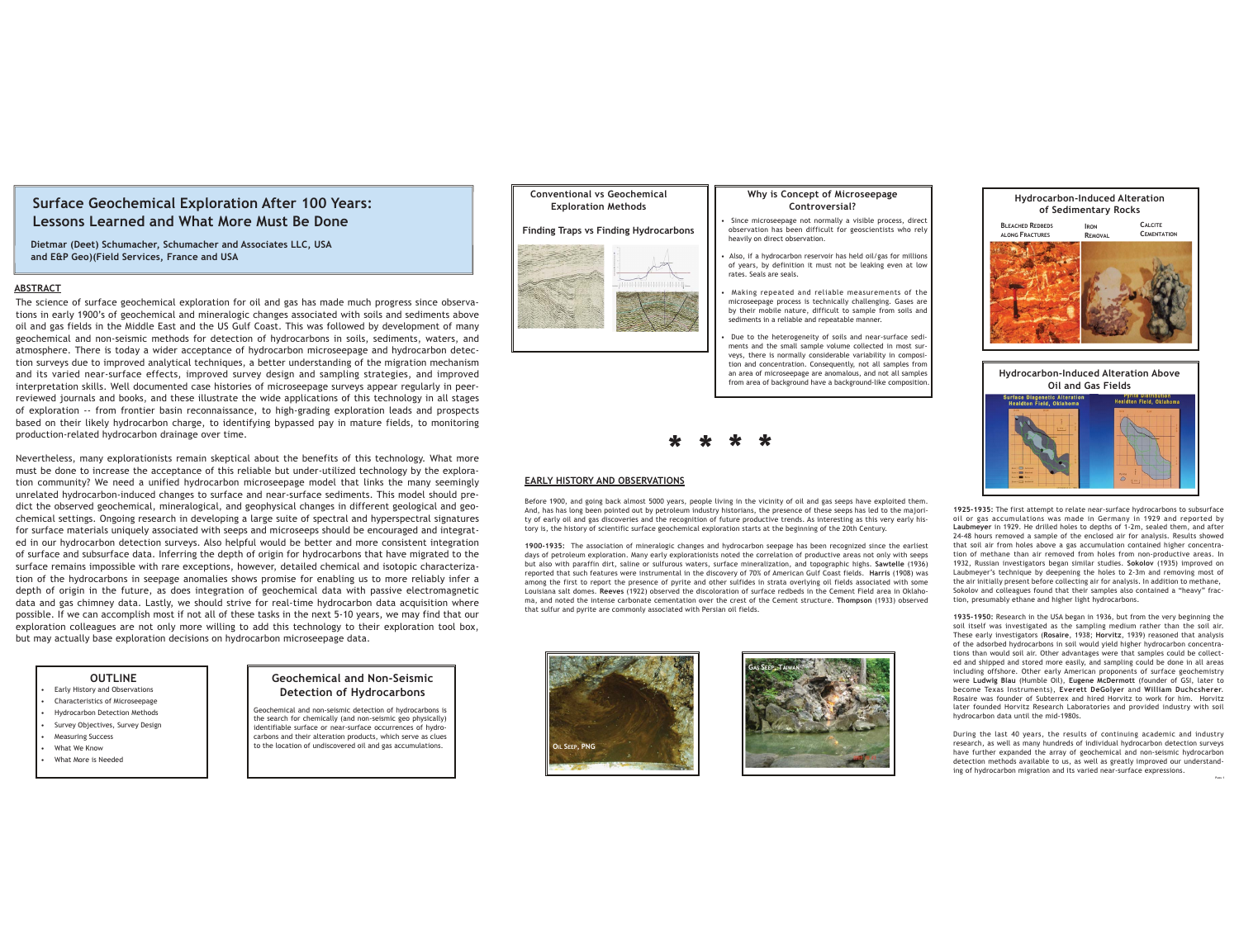





#### **HYDROCARBON DETECTION METHODS**

**Geochemical exploration techniques can be direct or indirect, and measurements can be instantaneous or integrative. Direct techniques analyze small quantities of hydrocarbons that occur in the pore space of soil, are adsorbed onto clay minerals, or are incorporated in soil cements. Indirect methods detect seepageinduced changes to soil, sediment, or vegetation. Non-seismic geophysical methods for detection of hydrocarbons or their alteration products include satellite image analysis for seep-induced alteration such as unique spectral signatures, high-resolution aeromagnetic data to identify sedimentary magnetic anomalies that form in the seepage environment, radiometric surveys, radar and laser detection of hydrocarbon gases in atmosphere, and passive electromagnetic and telluric measurements. A detaileddiscussion of these methods isbeyond the scope of presentation, but <sup>a</sup> list of the more commonly used hydrocarbon detection methods appears below.**



#### **Hydrocarbon Detection Methods**

**REMOTE SENSING, SATELLITE IMAGERY - detects hydrocarbon-induced alteration, oil slicks**

**AEROMAGNETICS, MICROMAGNETICS - detects hydrocarbon-induced alteration**

**SOIL GAS, FLUORESCENCE, HEAVY HCS - measures hydrocarbon concentration**

**MICROBIOLOGICAL- measures HC-oxidizing bacteria**

**BIOGEOCHEMICAL, GEOBOTANICAL - trace elements, vegetation stress ELECTROMAGNETIC, TELLURIC**

**- oil/gas presence, approx. depth and thickness**







**Evidence for Hydrocarbon Microseepage** *Ane hydrocarbons as reservoir is approached***</u> during drilling and mud-logging Increase in soil gas concentrations and soil gas ratios (C2/C1, C3/C1, and C4/C1) over hydrocarbon reservoirs Sharp lateral changes in soil gas concentrations and soil gas ratios at edge of surface projection of the reservoir Stable carbon isotopic ratios for methane in soil gases which are similar to those found in hydrocarbon reservoirs Rapid decline of surface anomaly with production**

**Re-appearance of anomaly in response to increased reservoir pressure due to waterflooding or gas injection**

The design and sampling strategy for geochemical surveys must be dictated by **the exploration objectives, expected target size, and logistical considerations.** Best results are realized when the survey design is integrated with all available geological and geophysical data. What are the objectives of the survey? Is it to document the presence and characteristics of an active petroleum system in a frontier area, or to high-grade previously defined exploration leads and **prospects based on their likelihood of hydrocarbon charge or hydrocarbon composition, or to look for bypassed oil in <sup>a</sup> mature area?**

**Hydrocarbon microseepage data are inherently noisy and require adequate sample density to distinguish between anomalous and background areas. Undersampling is probably the major cause of ambiguity and interpretation failures involving surface geochemical investigations. Whenever possible, use more than one hydrocarbon detection method; for example, combine <sup>a</sup> direct** method with an indirect method. The use of multiple methods can reduce **interpretation uncertainty because seepage-related anomalies tend to be rein**forced while random highs and lows tend to cancel each other out.



## **CHARACTERISTICS OF HYDROCARBON MICROSEEPAGE**

**The underlying assumption of all near-surface geochemical exploration techniques is that hydrocarbons are generated and/or trapped at depth,** and leak in varying but detectable quantities to the surface. This has long been established as fact, and the close association of surface geo**chemical anomalies with structures, structural and stratigraphic traps, and outcropping carrier beds. A further assumption is that the geochem**ical anomaly at the surface can be related reliably to a petroleum accumulation at depth. The success with which this can be done is greatest **in areas of relatively simple geology and becomes increasingly difficult as the geology becomes more complex. The geochemical anomaly at the surface represents the end of <sup>a</sup> petroleum migration pathway, <sup>a</sup> path**way that can range from short distance vertical migration at one end of **the spectrum, to long distance lateral migration at the other extreme. Relationships between surface anomalies and subsurface accumulations can be complex. Proper interpretation requires integrating seepage data with geological, geophysical, and hydrologic data.**





## **SURVEY OBJECTIVES AND SURVEY DESIGN**